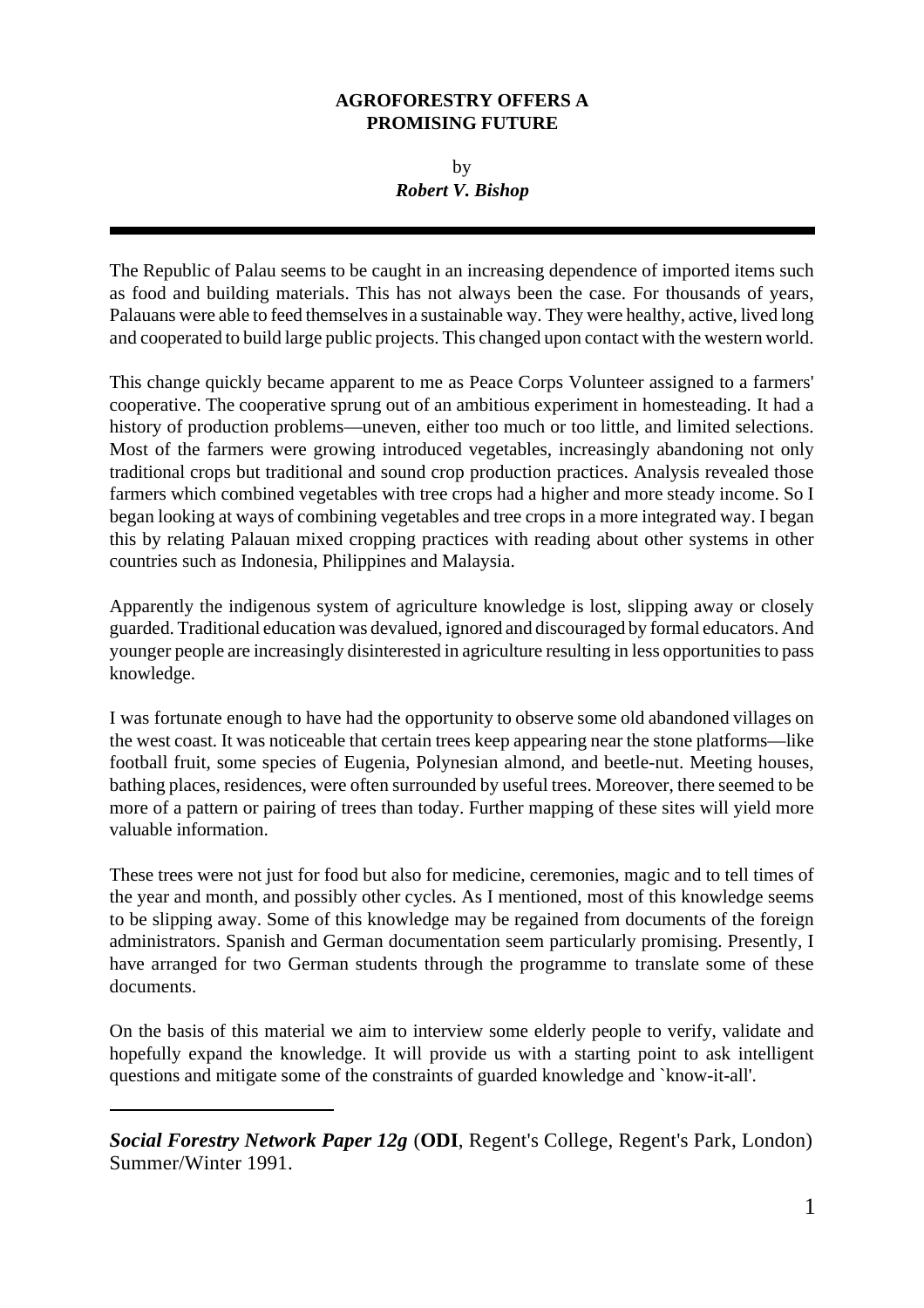Palau's taro patch system, in my opinion, is a unique agroforestry system. Traditionally, it is tended by women and has been sustainable for hundreds of years. Although the system somehow differs from village to village, all the patches I have seen utilize trees/shrubs. Trees and bananas are planted or allowed to grow on the perimeter and footpaths between the patches. These trees are mainly used for green manure and mulching. But trees are also used for medicine (especially to stop bleeding), ceremonies, `guava' for food, and sometimes `telentund' (*Leucaena leucocephala*) for firewood.

The taro patch system may offer us an agroforestry system we can use as a model. It is generally easier to introduce new elements into a familiar system than to introduce a whole new system. Also it is easier to introduce elements from a familiar system into another. For instance, the element of green manure exists in the taro pattern system, introducing it to upland farms is made easier as it can be pointed out that it works in the taro patch. However, one constraint we face is that the knowledge of taro production is closely guarded, and generally past from mother to the most industrious daughter. On the whole the taro patch is reserved for women and based on my own experience it is physically the most demanding food production system in Palau.

My first experiment in agroforestry involved trying to halt the erosion on steps of a garden. I planted a single line of giant ipil (*Leucaena*) about 12 inches apart with a line of lemongrass below. The giant ipil did not halt the erosion and was no good for coppicing. However, the lemon grass, after it was established, stopped the erosion but did not improve the soil.

Fortunately, I had two important opportunities to improve my knowledge of agroforestry. The first was a study visit to the Philippines, sponsored by UNICEF, and the other a in-country agroforestry training course, sponsored by the United States Forest Service and the Republic of Palau.

In the Philippines, I visited the Sloping Agricultural Land Technology Project at the Baptists Rural Life Centre in Mindanao, and the World Neighbor's Soil and Water Conservation Project in Cebu. I learned the hands-on approach and brought back some treated seeds. To ensure survivability of the seed, I distributed half of it to the local experiment station. The introduced trees seem to grow faster than the local varieties. If resources become available, we would like to test this, as promoting familiar trees would be simpler.

At the local college—Micronesian Occupational College—we started a joint Sloping Agriculture Project focussing on terracing and alley-cropping trees. *Acacia villosa*, *Fleminga congesta*, and lemon grass were planted. They seem to be compatible with local conditions. *A. villosa* was preferred because it breaks down faster. However, experiments with pigeon pea resulted in its preference due to its fast growth and regrowth. We are encouraging the planting of at least two types of alley-crops, in case one crop is wiped out due to external factors such as pests. The experiment received favourable responses from students.

Our vision for the future is that we hope to develop an agroforestry system for the uplands, which builds upon traditional knowledge but also incorporates elements of other viable systems. We would first focus on fully utilizing the land around the house. Only when this land is fully under control would we recommend outward expansion. Tree crops would be the centre of the system in the initial years with food and cash crops spaced between the tree crop. As the tree crop matures, short-term cash crops may be phased out. In the wetlands, the taro patch system would